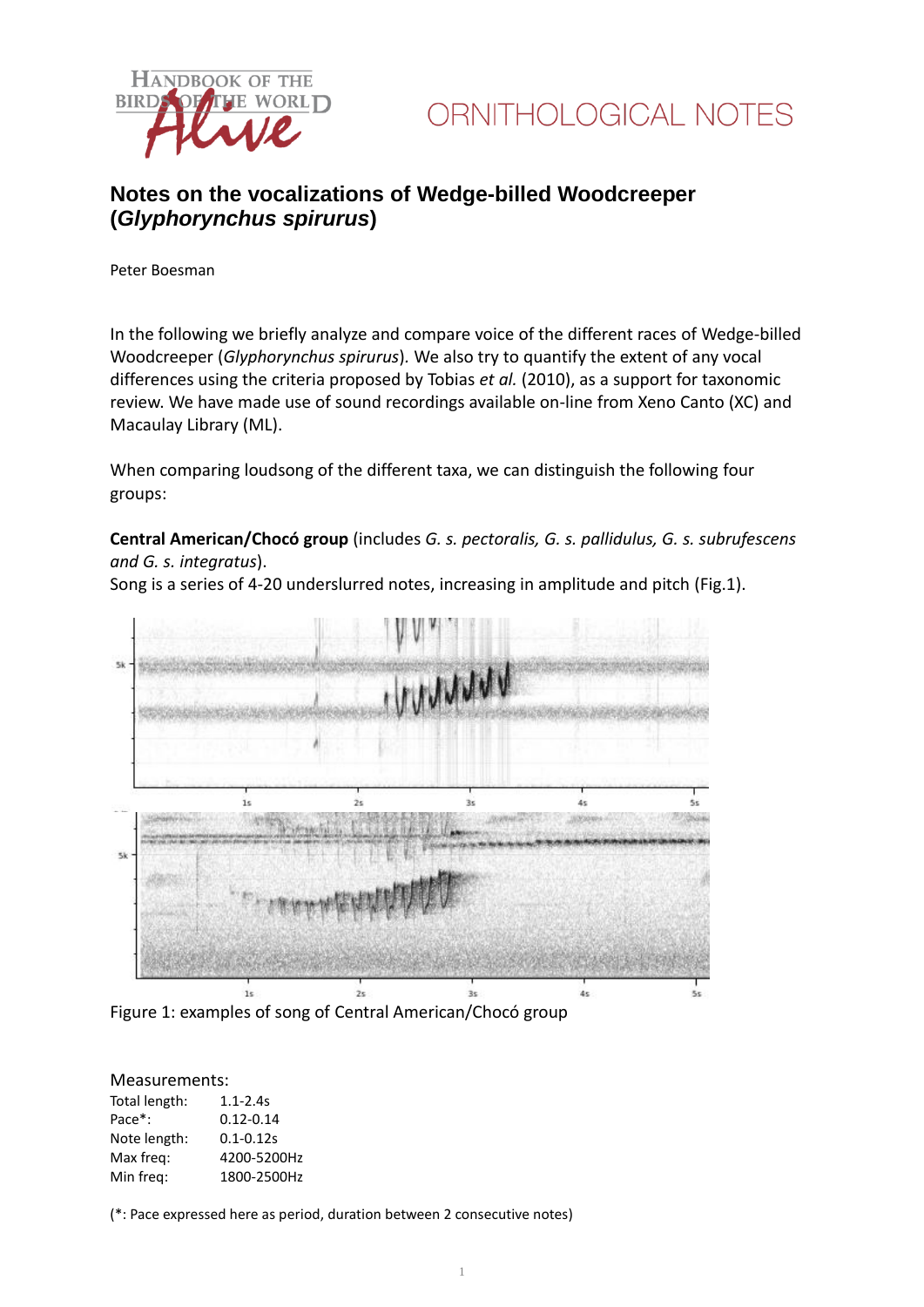

## ORNITHOLOGICAL NOTES

## **W and N Amazonian/Guianan group** (includes *G. s. rufigularis, G. s. amacurensis,*

*G. s. spirurus, G. s. coronobscurus* and *G. s. castelnaudii*).

Song is a series of 5-12 wheezy upslurred notes (more when excited), increasing in amplitude and pitch (with burry tonal quality in most of range) (delivered slower than previous group) (Fig. 2).



Figure 2: examples of song of W and N Amazonian/Guianan group

### Measurements:

| $1.0 - 2s$     |
|----------------|
| $0.17 - 0.22$  |
| $0.13 - 0.17s$ |
| 4800-6000Hz    |
| 1800-2200Hz    |
|                |

### **SW Amazonian group** (*G. s. albigularis*).

Song is a series of 2-5 wheezy upslurred notes (more when excited), increasing in amplitude and pitch (Fig.3).

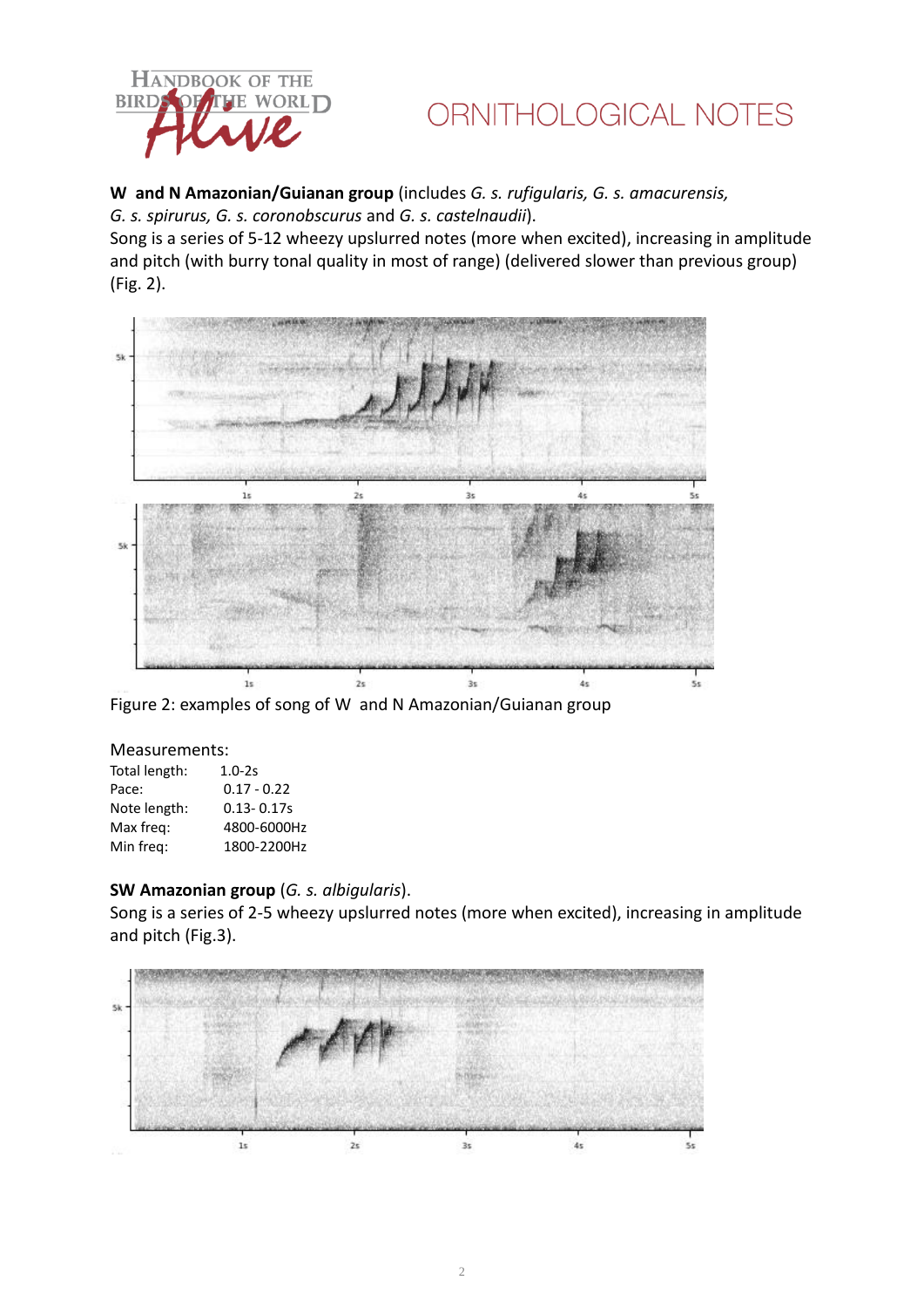

# ORNITHOLOGICAL NOTES



Figure 3: examples of song of SW Amazonian group

#### Measurements:

| Total length: | $0.7 - 1.1s$   |
|---------------|----------------|
| Pace:         | $0.22 - 0.35$  |
| Note length:  | $0.22 - 0.38s$ |
| Max freq:     | 3600-4400Hz    |
| Min freq:     | 1900-2400Hz    |

**SE Amazonian group (S of river Amazon and E of river Madeira)** (includes *G. s. inornatus G. s. paraensis* and *G. s. cuneatus*).

Song consists of 2 overslurred notes, with emphasis on the first note which is slightly longer and higher in pitch (sometimes only this first note is given). (Shape of note in *cuneatus* is slightly different)



Figure 4: example of song of SE Amazonian group (and *cuneatus*, below)

First note length: 0.17-0.24s with max freq 3700-4400Hz and min freq 1700-2800Hz Second note length 0.14-0.2s with max freq 3400-3800Hz and min freq 1700-2600Hz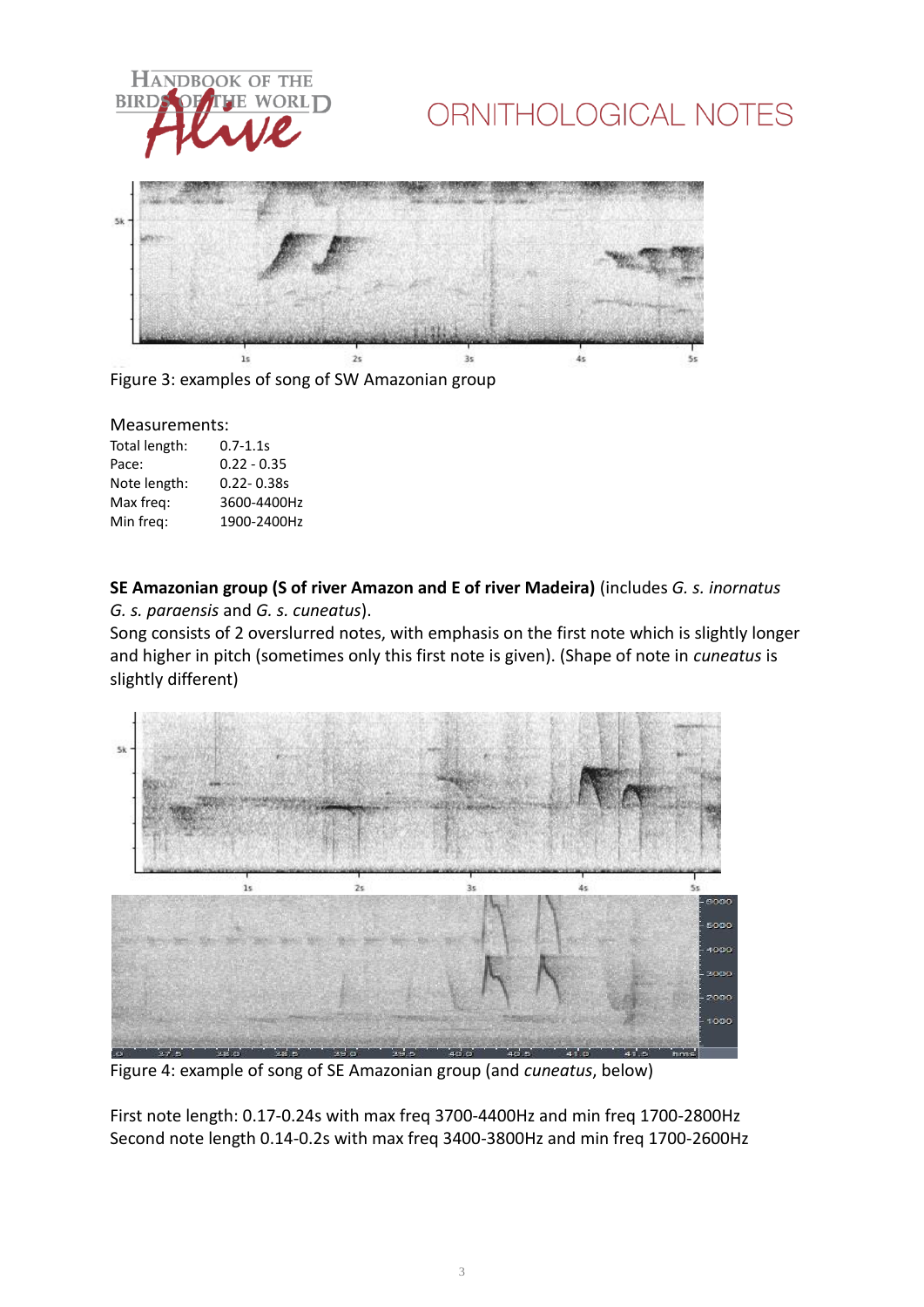

## ORNITHOLOGICAL NOTES

What appeared at first to be a simple case with SE Amazonian group being highly distinct having a song of only 2 notes, is less straightforward due to the intermediate SW Amazonian group, which retains the tonal quality of W and N Amazonia, but has much less notes, and thus overlaps for this parameter with the SE Amazonian group. To the ear it is clearly closer to W and N Amazonia, but quantification of the basic sound parameters is not precise enough to reflect this.

### *'Central American/Chocó group' vs. 'W and N Amazonian/Guianan group'*

Main differences are pace, note length and shape (the latter longer upslurred notes and slower delivery), but differences rather small.

## *'Central American/Chocó group' and 'W and N Amazonian/Guianan group' vs. SE Amazonian group*

Main differences are number of notes, total song length, rising vs. decreasing pitch and note shape, which are all very different.

### *'W and N Amazonian/Guianan group' vs. 'SW Amazonian group'*

Main differences are note length, number of notes, total length, and max. frequency.

### *'SW Amazonian group' vs. 'SE Amazonian group'*

Main differences are pitch ratio first/last note and note shape.

While we have identified 4 vocal groups which all have their specific properties, it would seem that differences change gradually from NW to SE, starting in Central America with a fairly long rising series of rapidly delivered short notes, gradually changing into fewer longer notes at slowerpace, reaching as little as 2 notes south of the Amazon, and losing all of the other properties in SE Amazon and SE Brazil, where song has completely changed into 2 overslurred notes which slightly drop in pitch.

Whether this gradual change is step-wise per subspecies or clinal (due to gene flow between races) can only be analyzed when more recordings become available.

For now, we can only conclude that the SE Amazonian and Atlantic forest group are highly distinctive in comparison with all other races as a single group, which would lead to high scores when applying Tobias criteria, but given the gradual vocal change of the latter group, this would not reflect reality.

This note was finalized on 2nd April 2015, using sound recordings available on-line at that moment. We would like to thank in particular the many sound recordists who placed their recordings for this species on XC and ML.